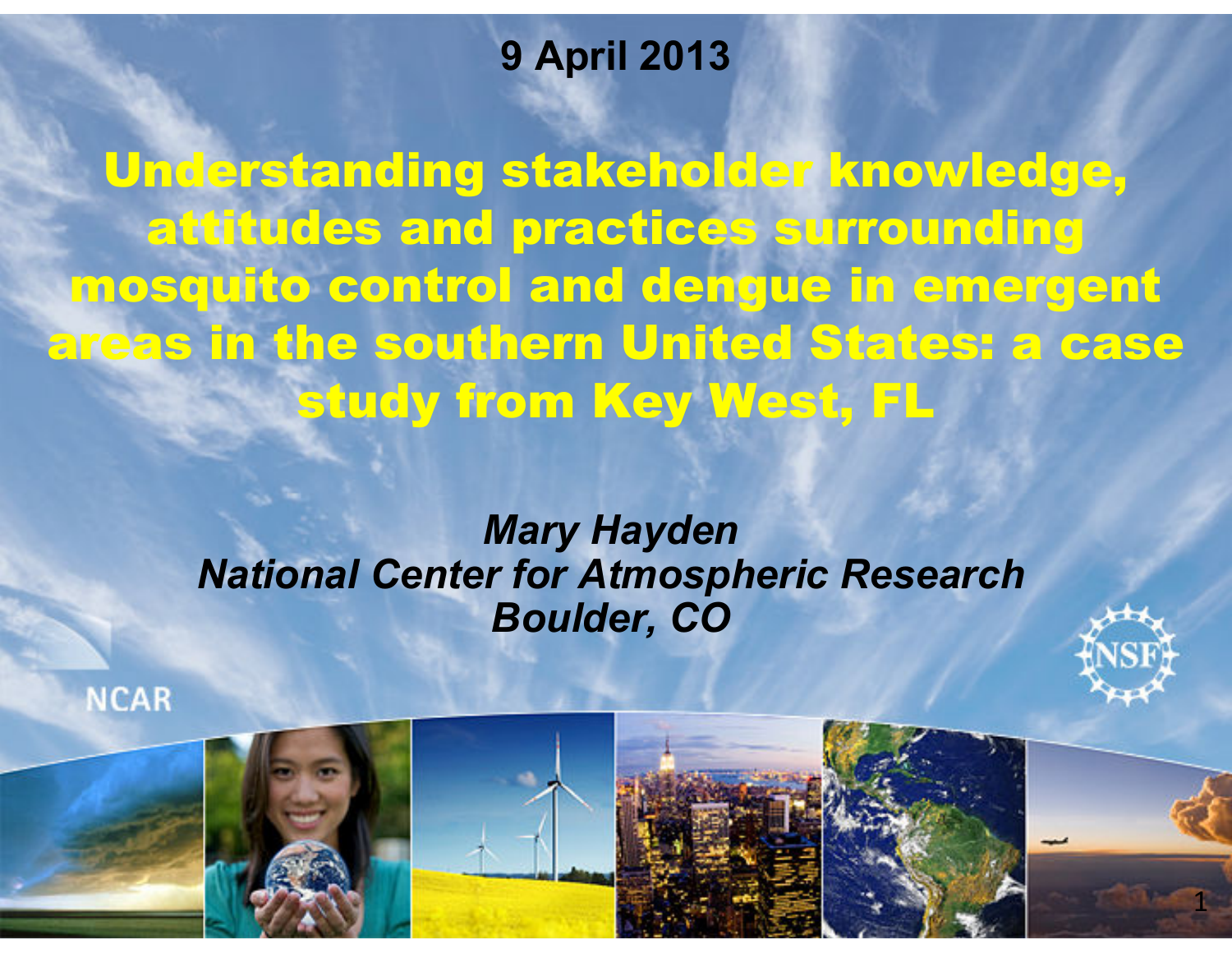#### **Dengue Fever**

- • Dengue Fever and Dengue Hemorrhagic Fever are caused by dengue viruses transmitted by *Aedes* mosquitoes
- • Annually, 100 million people contract dengue worldwide (new research published this week in *Nature* estimates 390 million annually)
	- •500,000 people develop severe dengue hemorrhagic fever every year
	- •No approved vaccine available
	- •Increasing number and severity of cases in the Americas…



Source: WHO DengueNet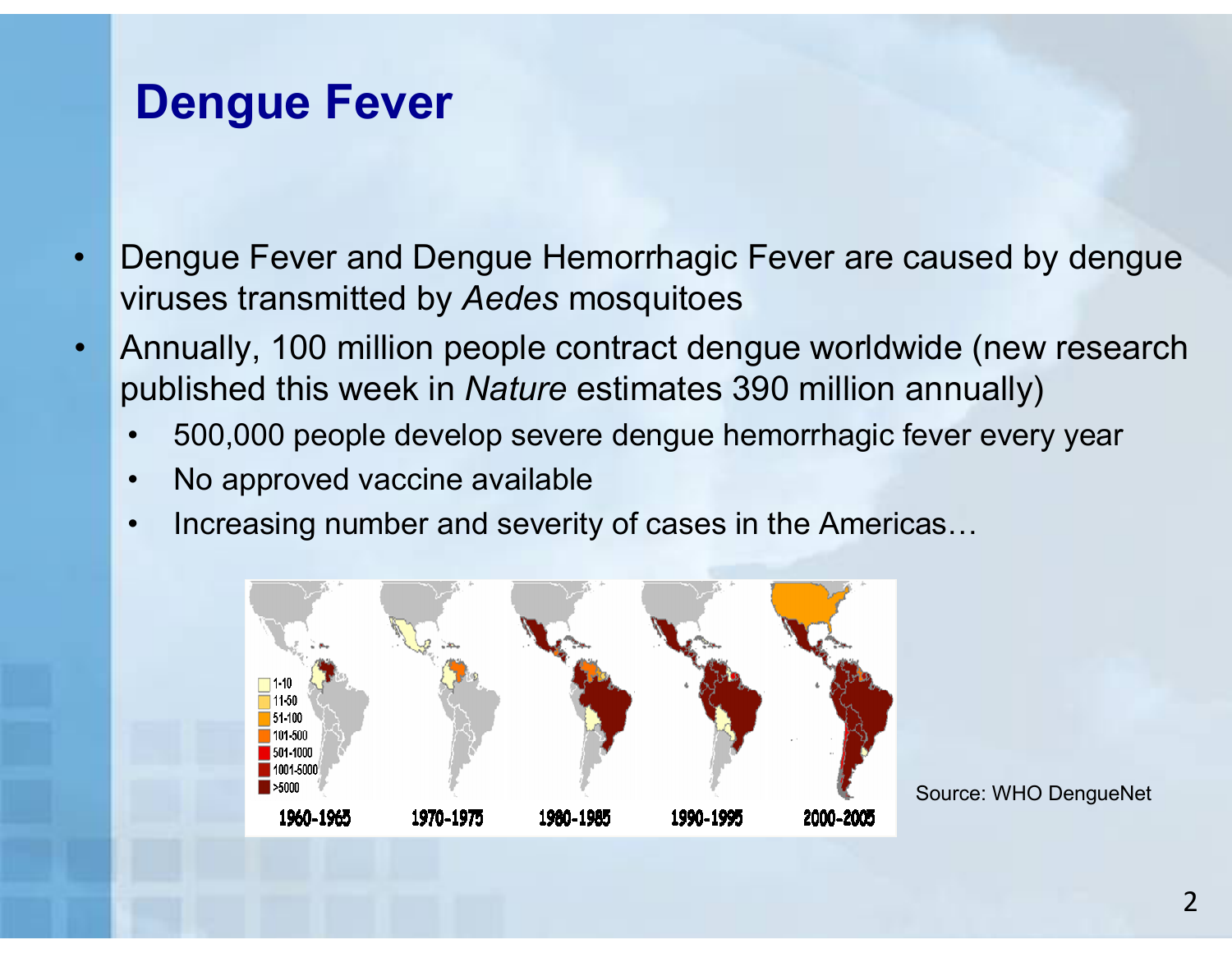### *Aedes aegypti*

- • Primary dengue virus vector and human commensal; oviposits in artificial containers
- $\bullet$  Containers can be rain-filled (tires; discarded items) or filled manually (potted plant bases; buckets; 55 gallon drums)
- • Manually filled containers provide oviposition sites even in times of drought
- •Even with 'reliable' piped water, people store water
- • Community engagement in household level control is only method for reduction of mosquitoes in resource strapped regions

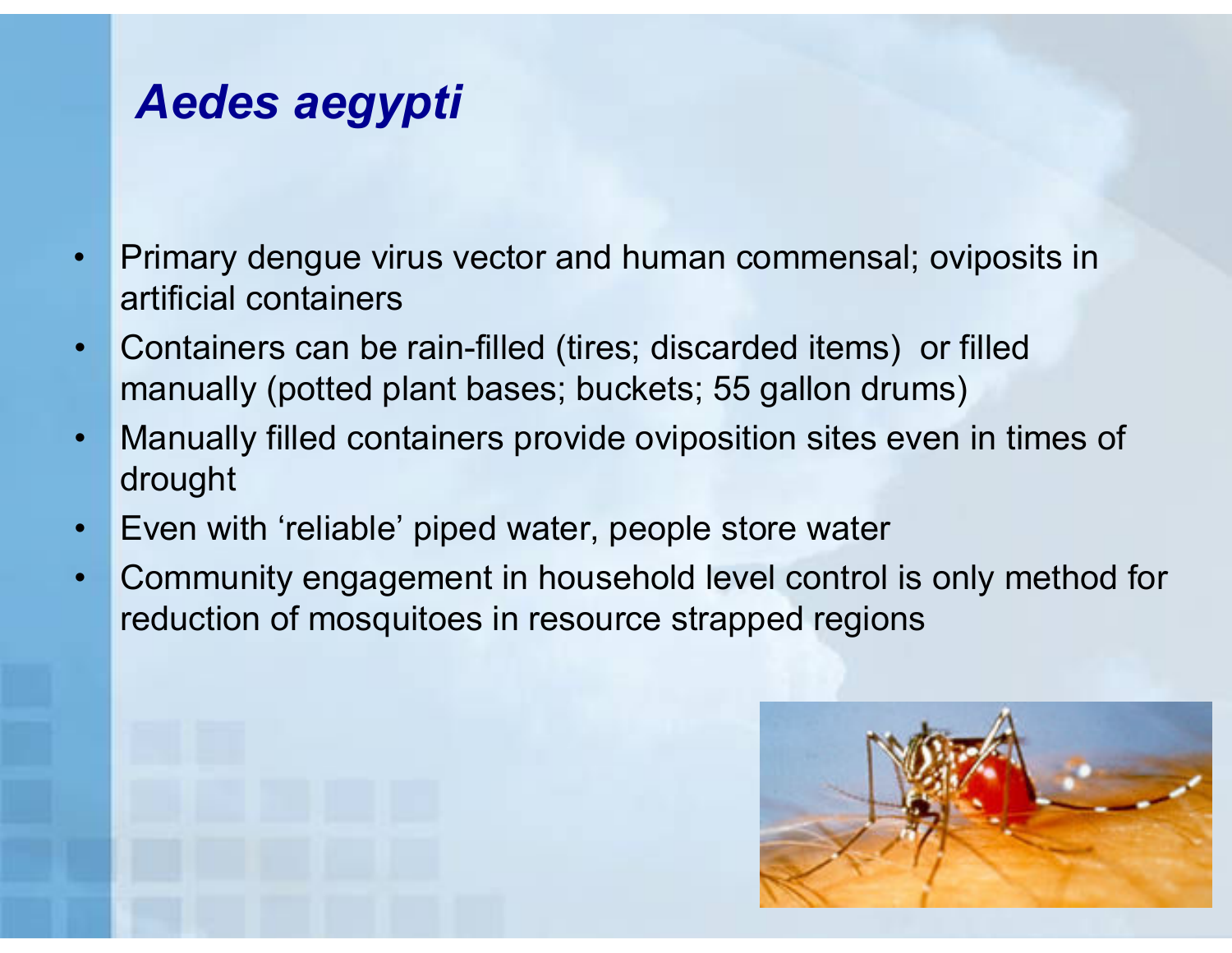#### **Dengue in the U.S.**

- $\bullet$  **In the last few decades,** *Ae. aegypti* **populations have resurged in the southern United States.** 
	- outbreaks of dengue in the past decade in Brownsville,  $TX^1$  and Key West,  $FL^2$ while others such as Tucson,  $AZ^3$  remain dengue-free despite adjacent transmission in Mexico and established vector populations.
- • **Prevention of outbreaks of dengue requires community awareness and vigilance in** *Ae. aegypti* **population reductions.**
	- – Understanding factors that are associated with maintaining community awareness and vector control activities following an outbreak can assist in the development of prevention strategies
	- – Understanding the baseline awareness of dengue in pre-emergent communities can inform educational campaigns.

- 1. Ramos et al. 2008
- 2. Radke et al. 2012
- 3. Hayden et al. 2010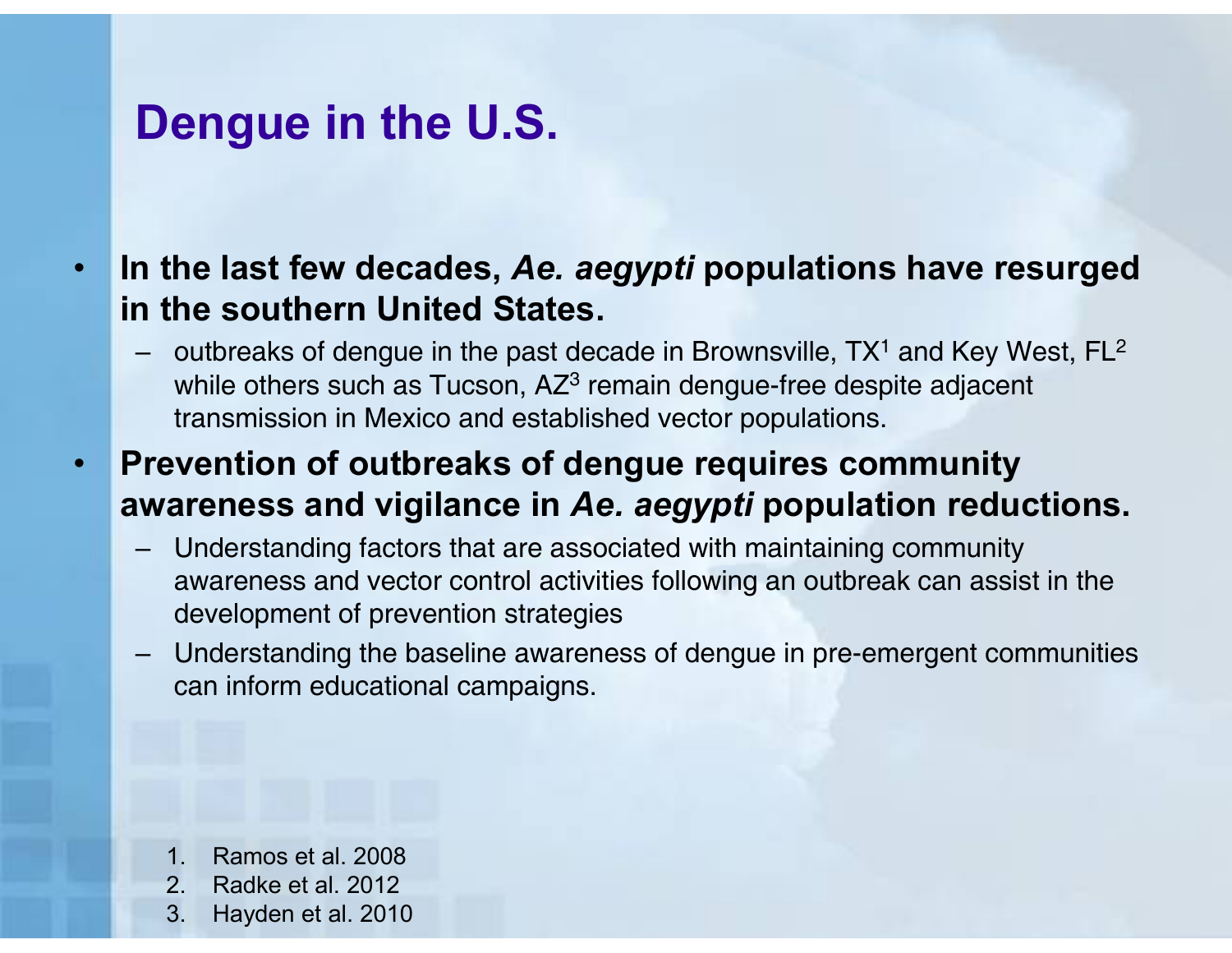# **Study Site – Key West and Stock Island, FL pop. ~ 24,900**

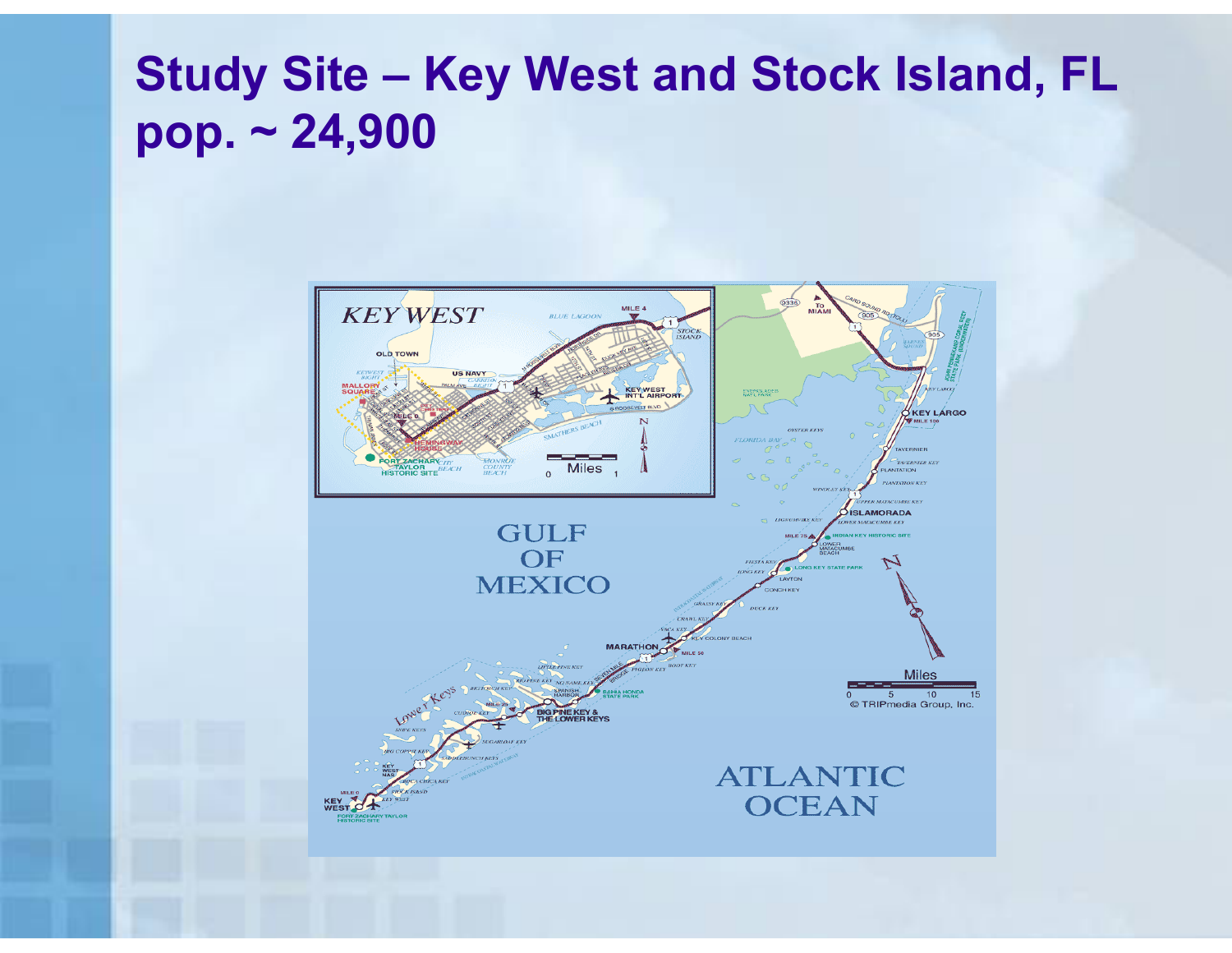# **Study Methods**

#### $\bullet$ *Stakeholder Study Design:*

- SurveyMonkey internet survey designed in collaboration with the Monroe County Department of Health and sent to their contacts. 36 respondents were surveyed in Key West from among businesses, mosquito control, public health, chamber of commerce, etc.

#### $\bullet$ *Household Level Study Design:*

- A cross-sectional survey design was implemented in Key West, FL and Stock Island, FL (June/July 2012) and in Tucson, AZ (August 2012). Key West survey was designed together with both FL and Monroe County Departments of Health, pre-tested multiple times in the field, and 400 households were surveyed ineach location. (FL and AZ)

#### •*Physician Survey Design:*

- SurveyMonkey internet survey designed with Monroe County Dept. of Health and sent to Key West and Stock Island physicians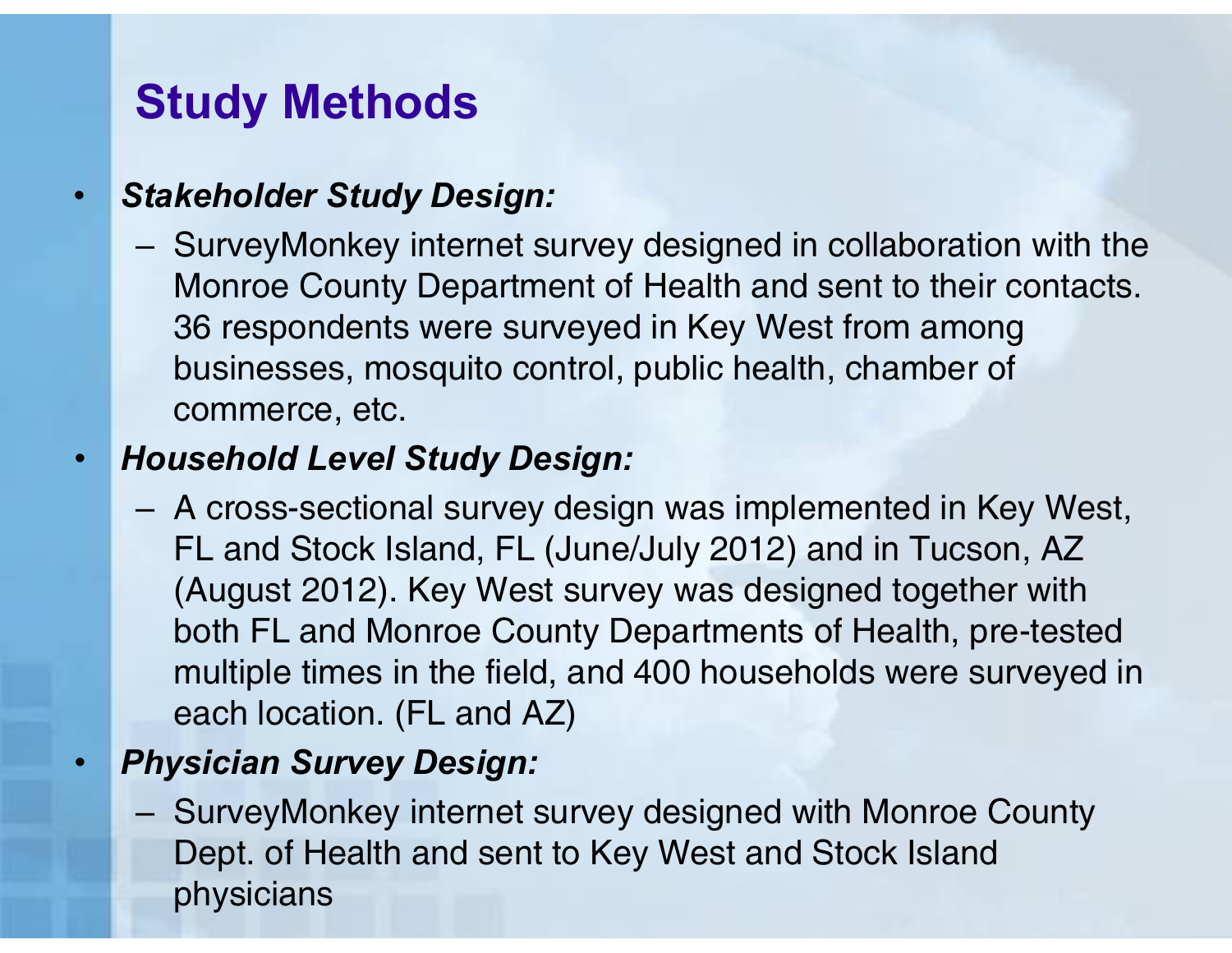# **Stakeholder survey**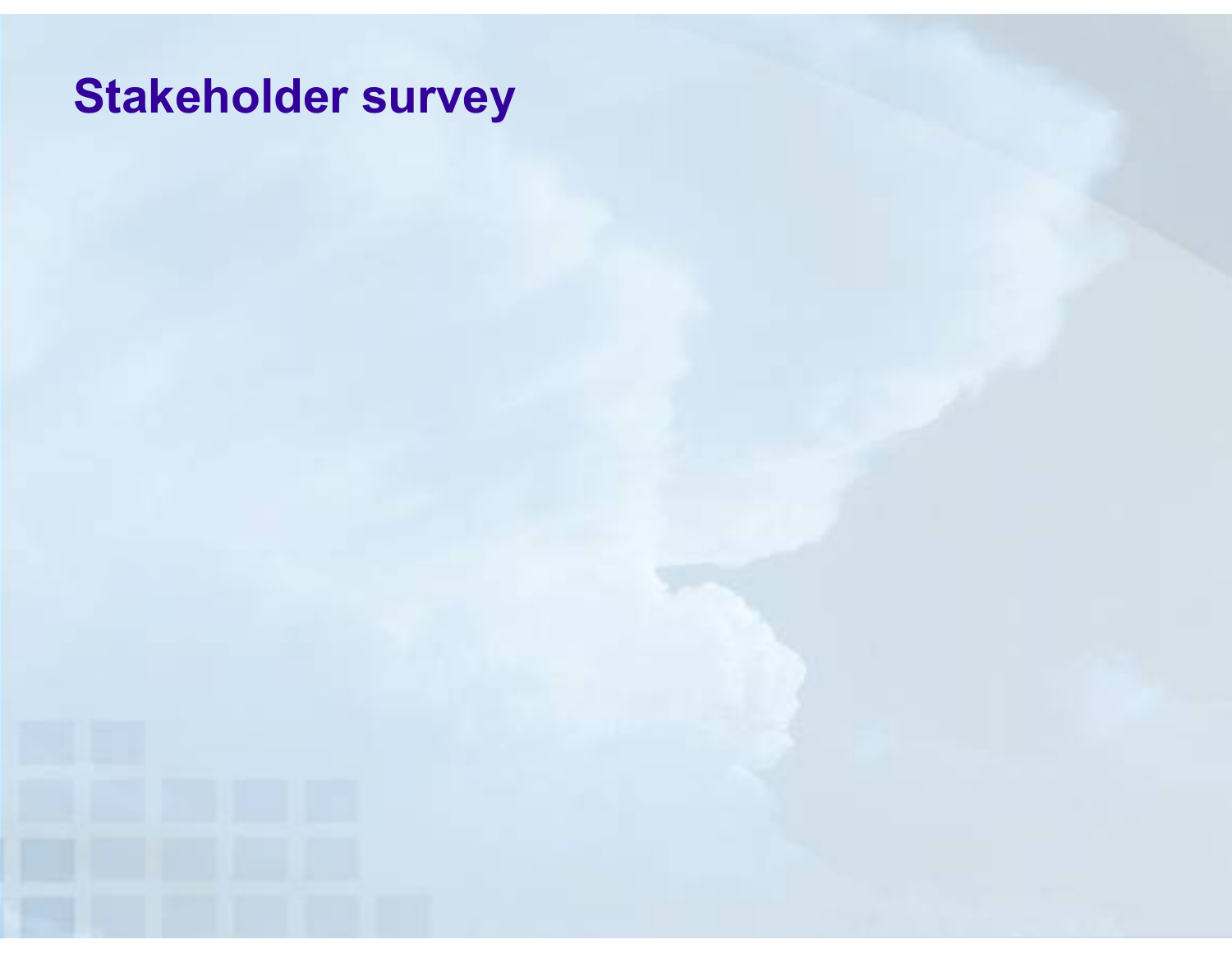#### **Organizations involved in dengue prevention participating in stakeholder survey (n=36 respondents)**

- $\bullet$ **Federal, state, and county governments**
- •**Non-profit organizations**
- **Law enforcement**
- **Tourism**
- **Academic**
- • **The majority were involved in public health, education and outreach (n=25) followed by community based programs. Specific services included:**
	- dengue surveillance (60%)
	- communication to the public (69%)
	- communication to other community based organizations (66%)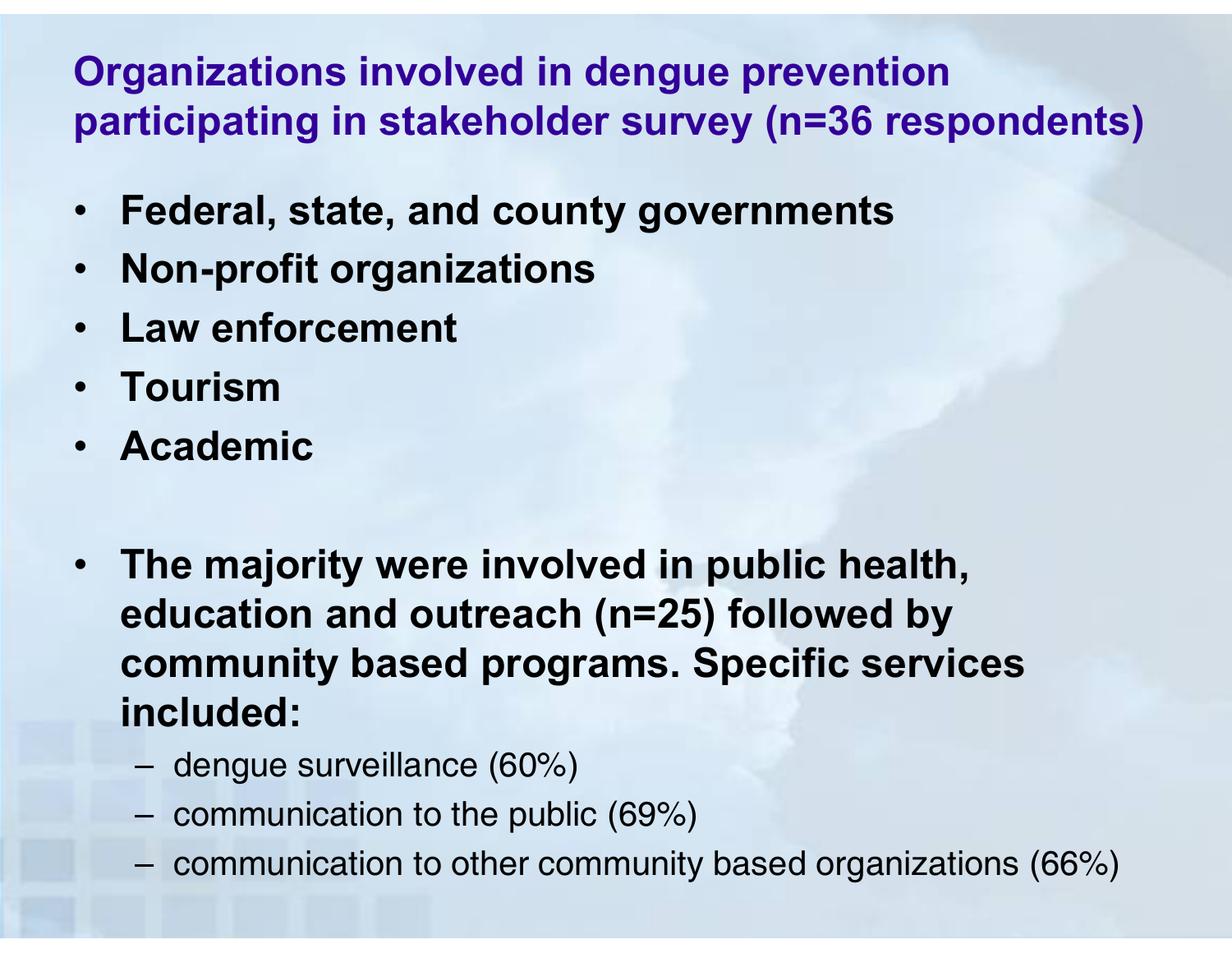# **Efficacy of activities during outbreaks (stakeholders)**

- • **Respondents were asked how effective the following were on a scale of 1-5, where 5 is most effective:**
- $\bullet$ **Mosquito control inspections: 4**
- •**Dengue surveillance: 4**
- $\bullet$ **Communication of messages to public via radio/newspaper: 4**
- $\bullet$ **Community outreach (e.g., door hangers): 3.9**
- • **Keys Action to Break the Cycle of Dengue (ABCD) partnership: 3.8**
- $\bullet$ **ABCD newsletter: 3.5**
- $\bullet$ **Community clean-up activities: 3.4**
- $\bullet$ **Mosquito control TV show: 2.9**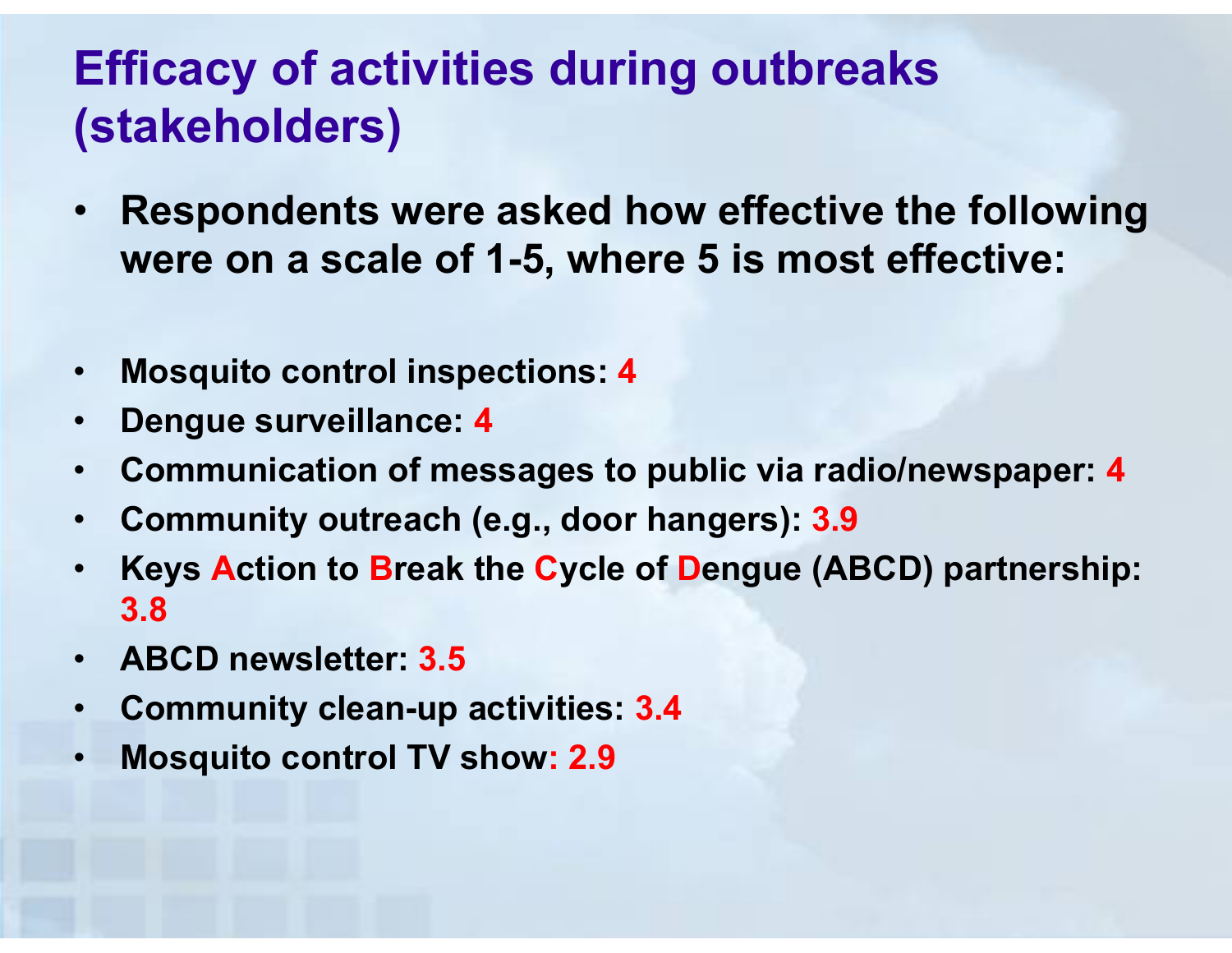# **Stakeholder recommended actions to householders to prevent dengue**

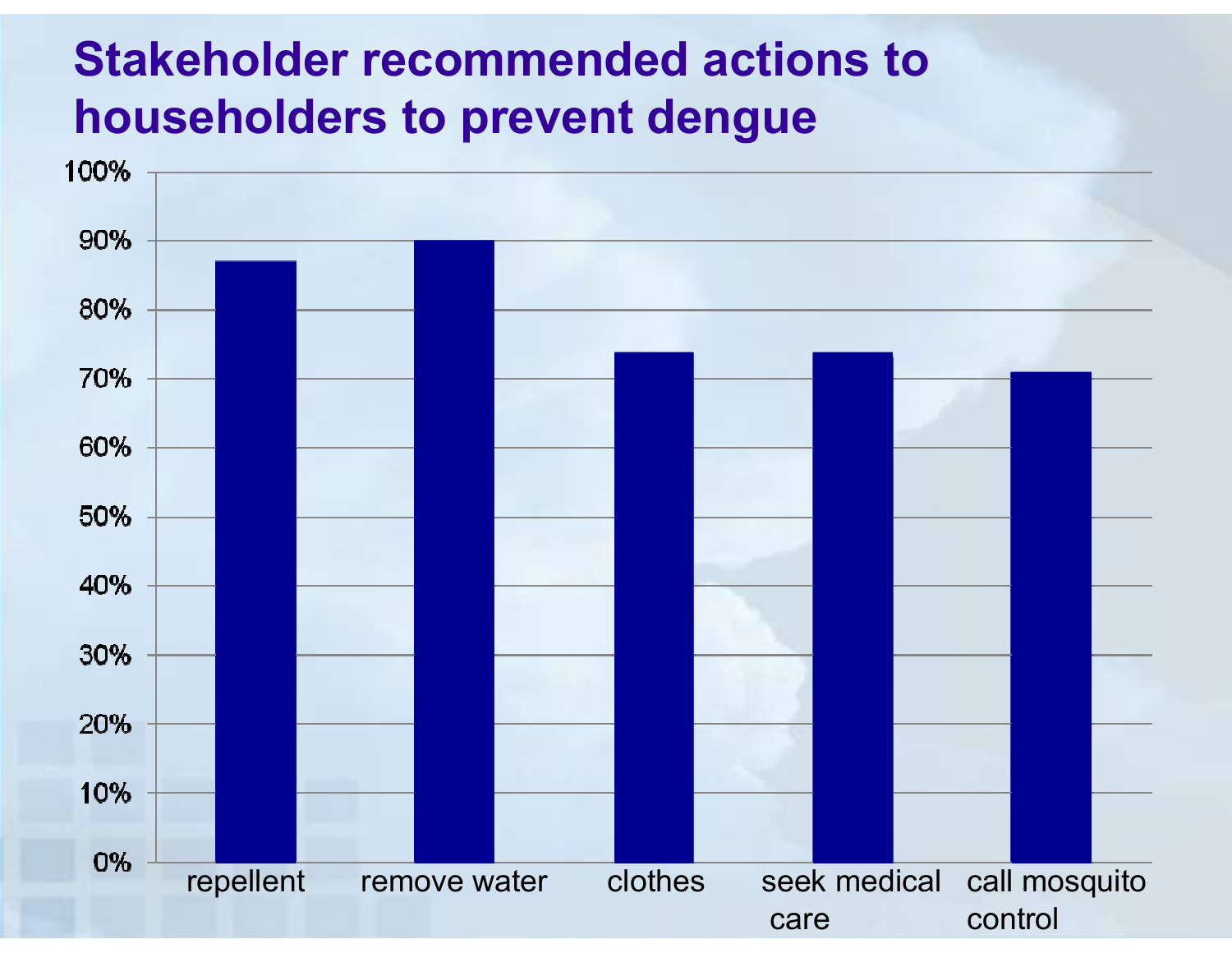# **Factors contributing to population vulnerability (stakeholders)**

- • **"How vulnerable to dengue are residents of KW when you consider the following local concerns?" (scale of 1-5, where 5 is most vulnerable)**
- •**Local climate: 4.3**
- •**Island lifestyle: 4**
- $\bullet$ **Homeless population: 3.9**
- $\bullet$ **Housing infrastructure: 3.7 (density, screens, etc.)**
- •**SES: 3.5**
- $\bullet$ **Proportion of population with language/cultural issues: 3.5**
- $\bullet$ **Lack of access to medical care: 3.3**
- •**Lack of financial resources for preparedness and response: 3.2**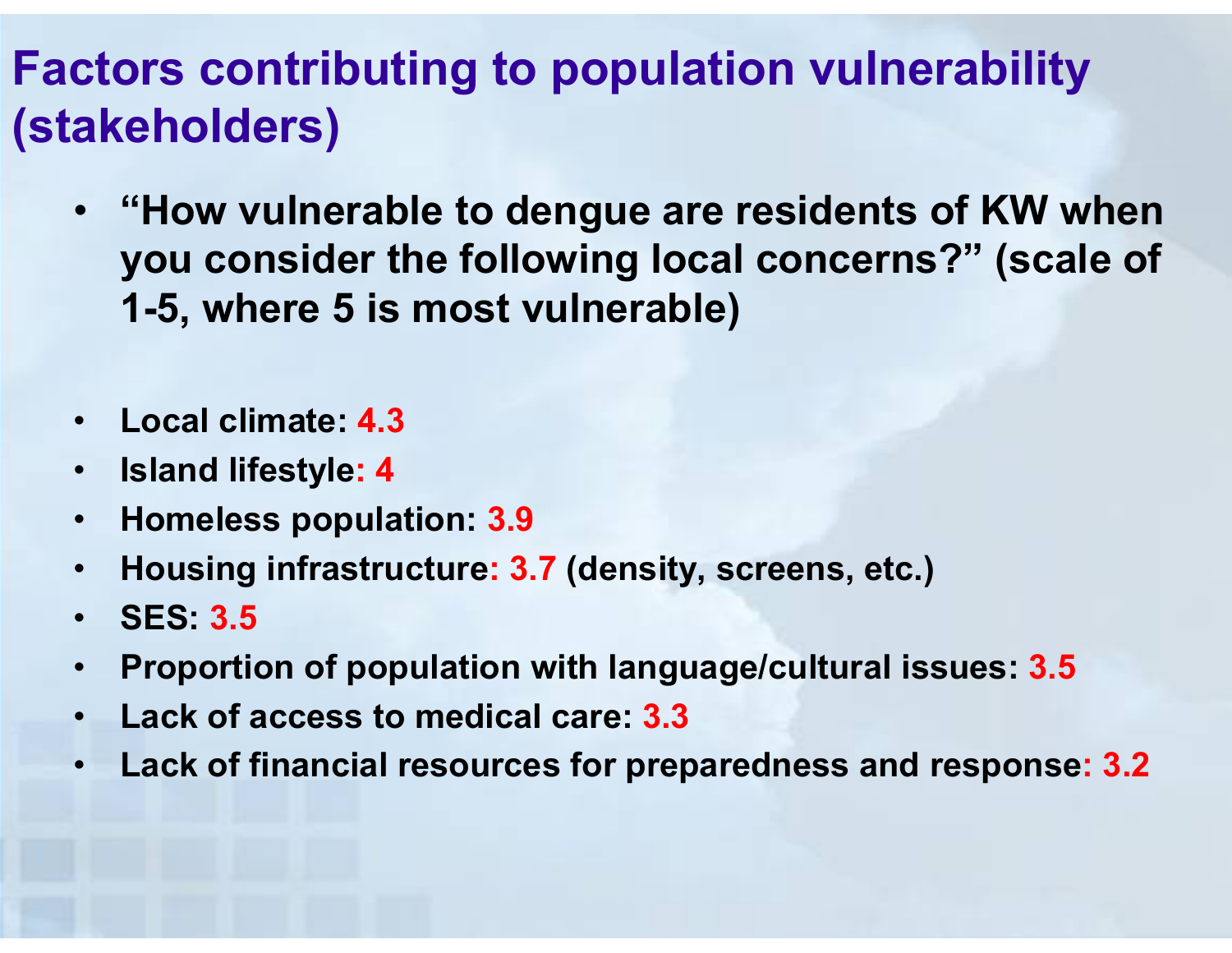# **What would help your organization better protect clients against dengue? (stakeholders)**

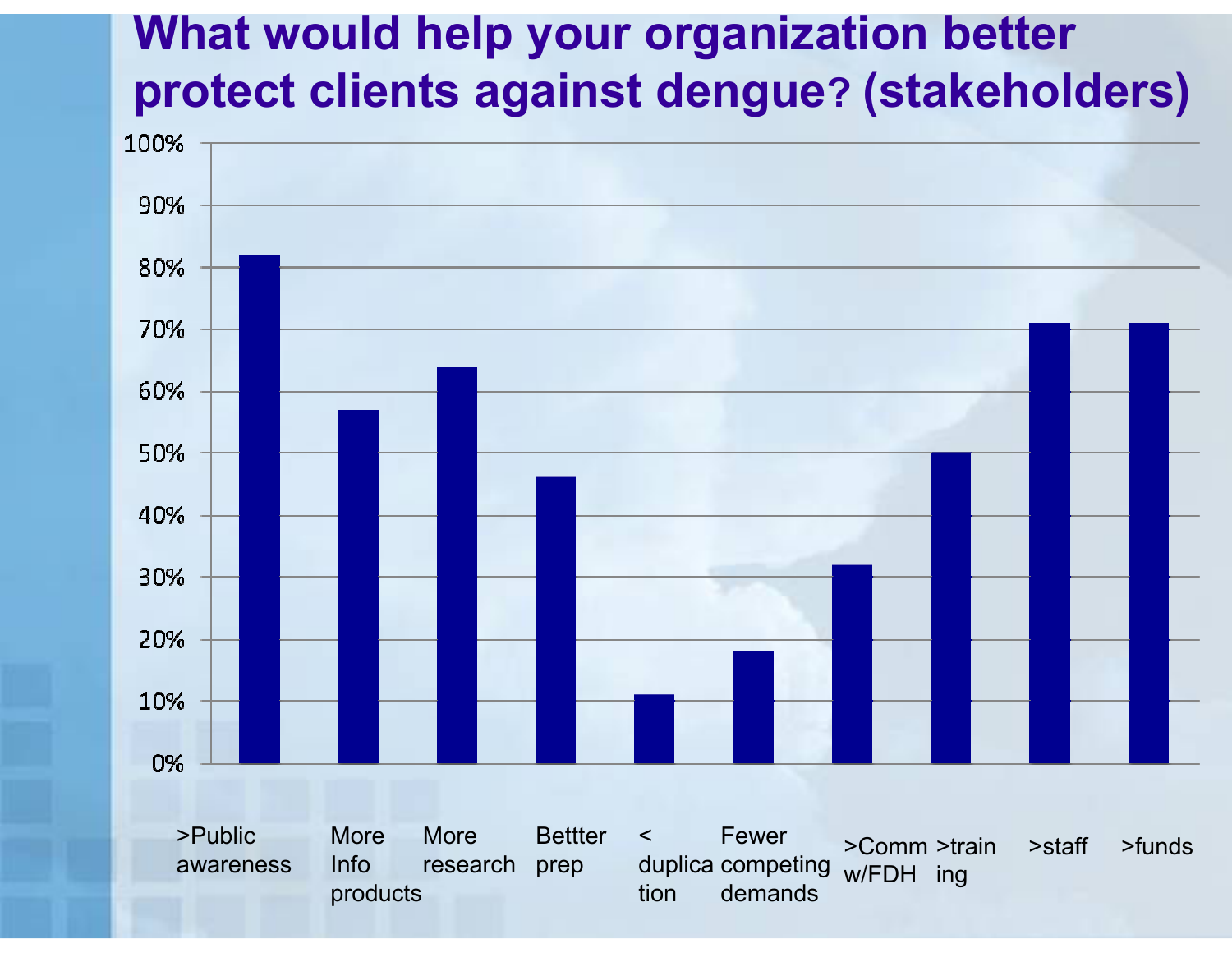# **Household Survey**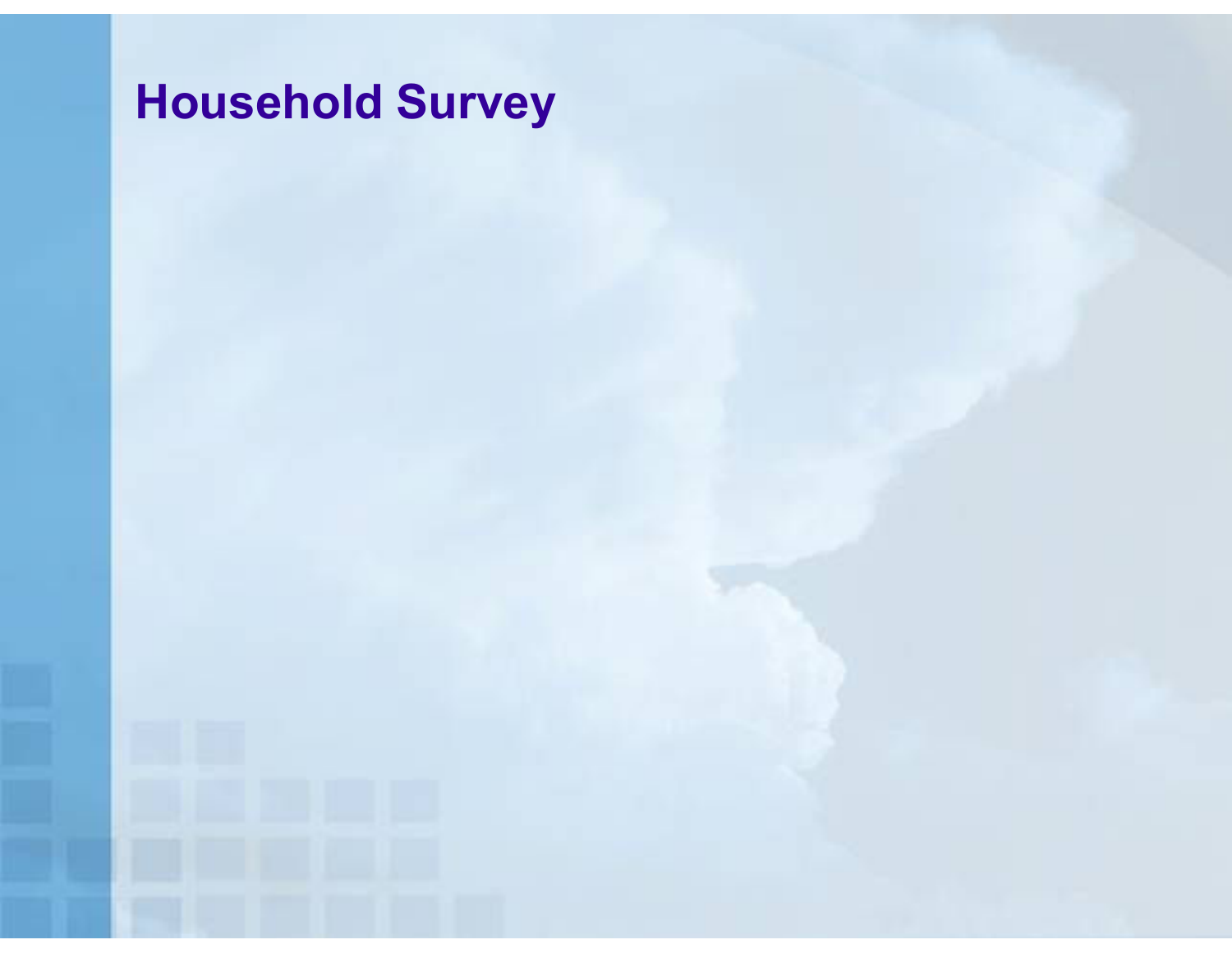# **Do you know of any diseases that are transmitted by mosquitoes in the Keys? (households)**

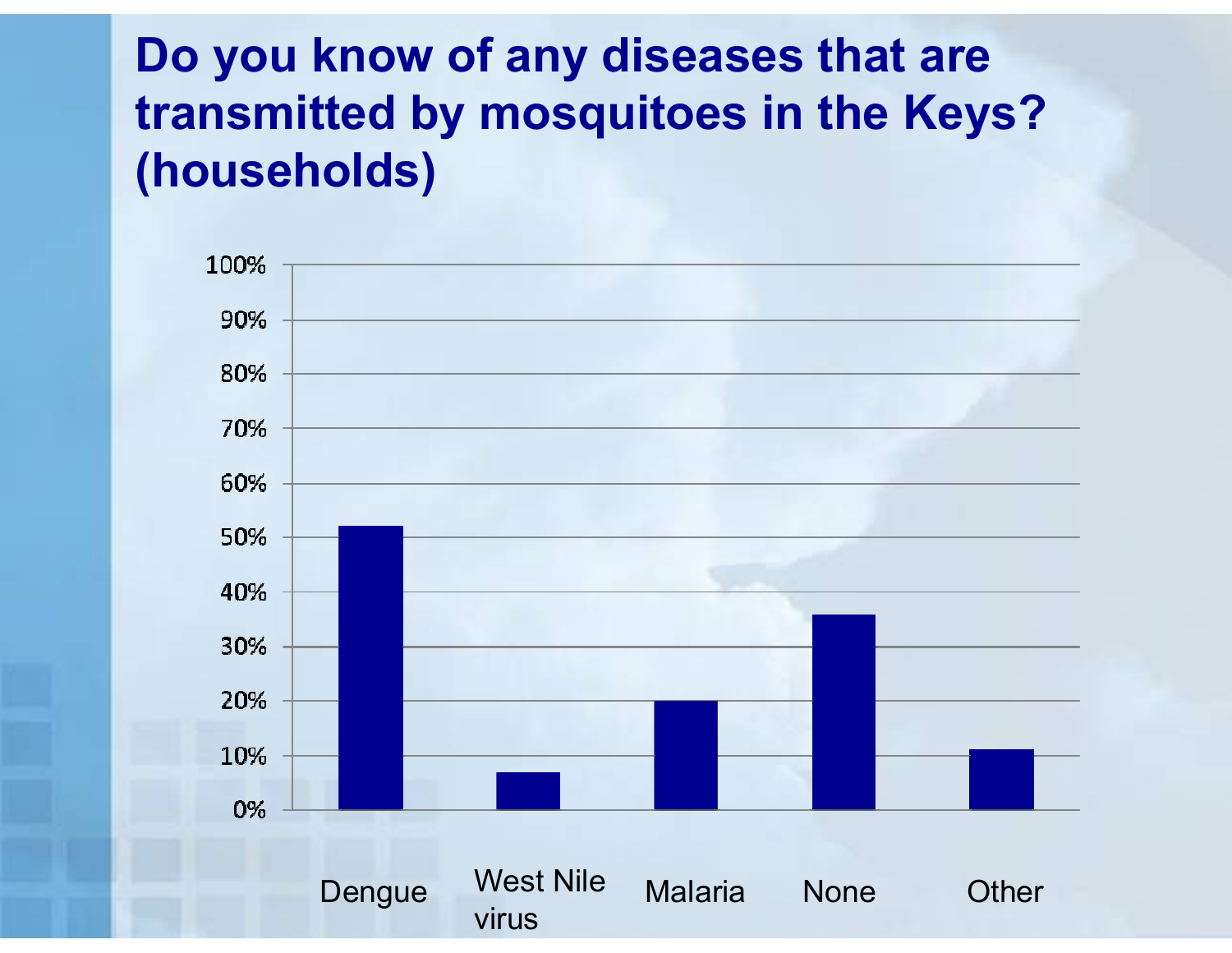# **Have you heard of the ABCD? (households)**

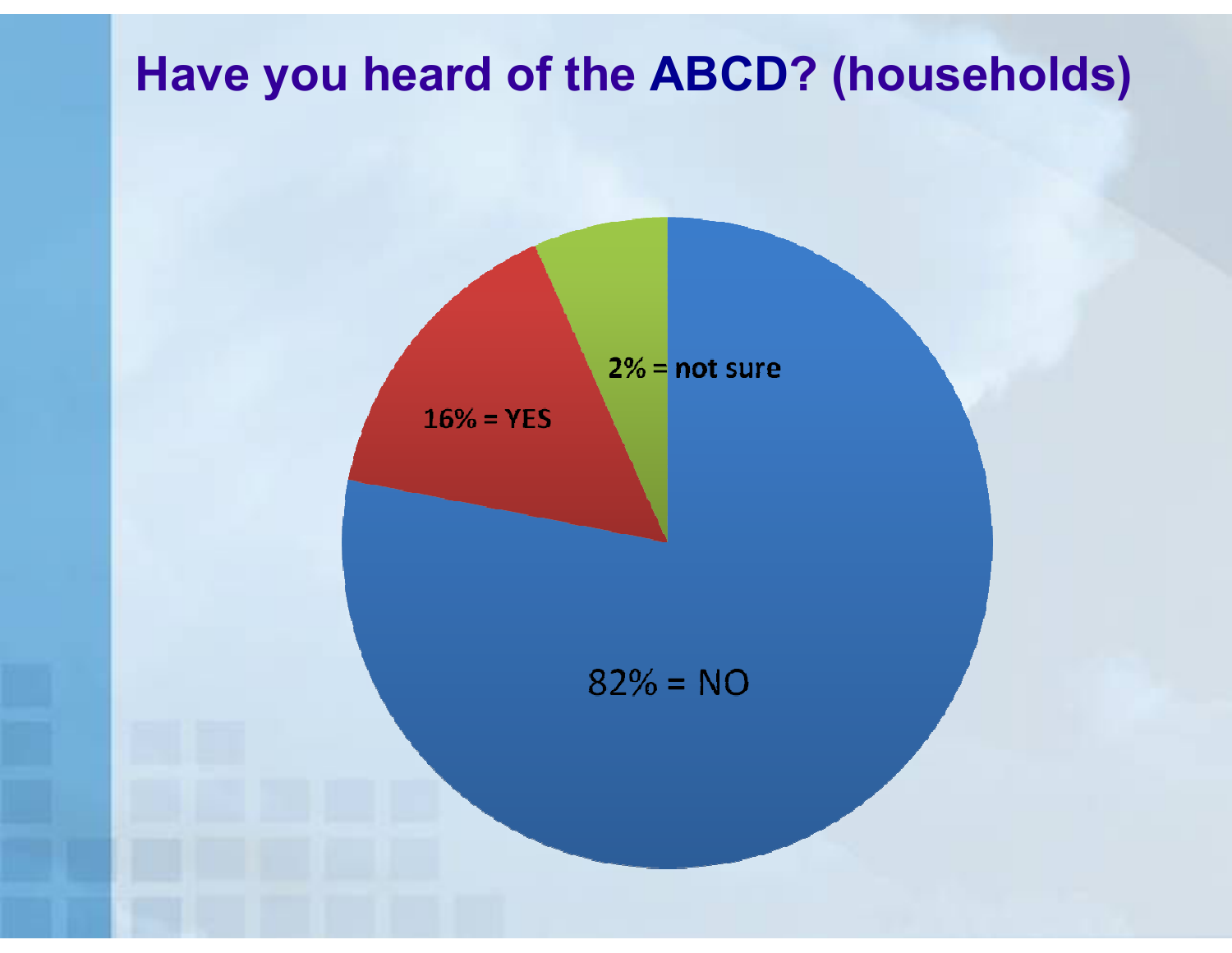# **How serious a problem is dengue for the Keys?(households)**

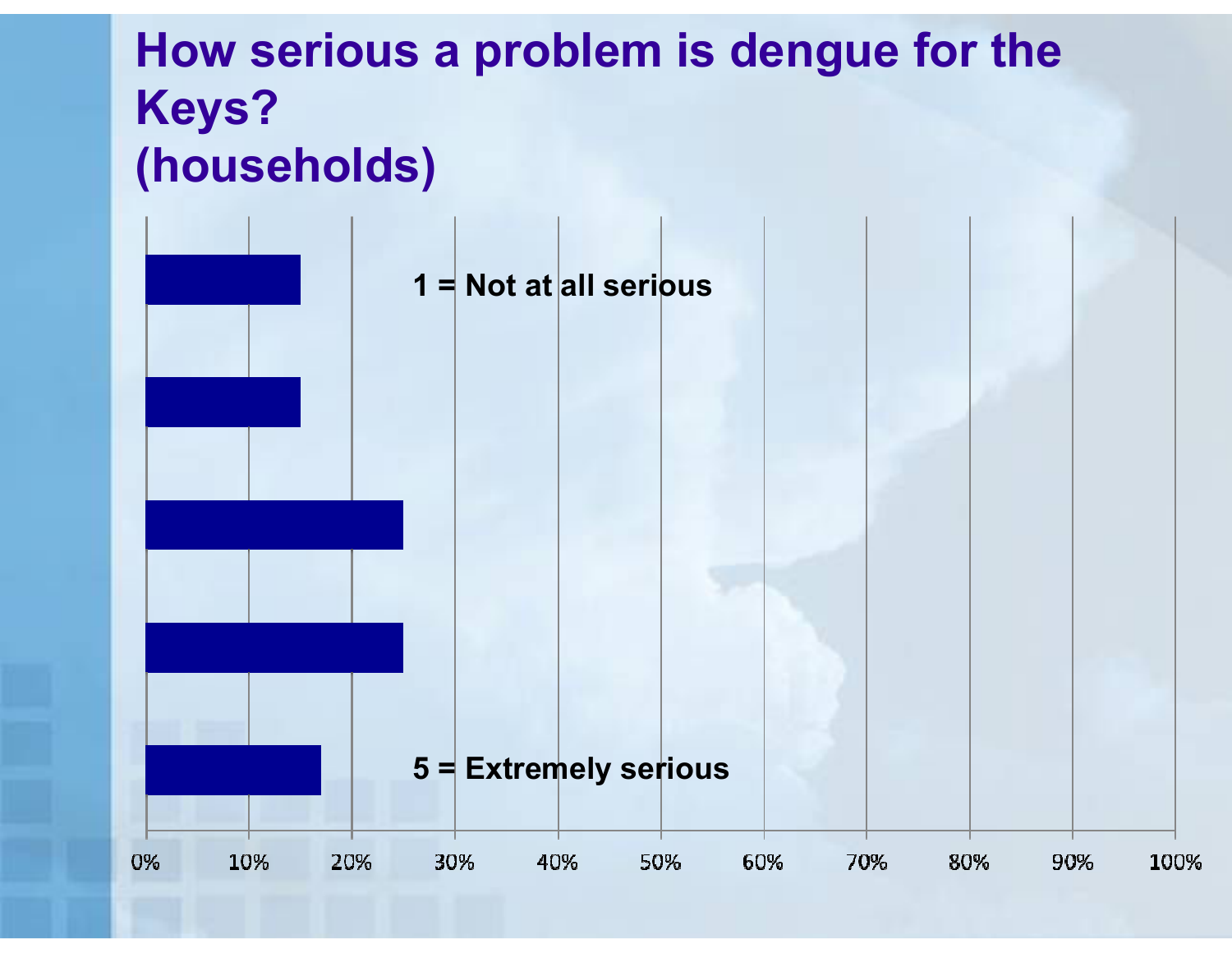# **In the past 2 months, have you seen (or heard) any dengue prevention materials? (households)**

17% = Newspaper

2% = Mosquito Control **Report Card** 

 $66\% = NO$ 

5% = Mosquito Inspector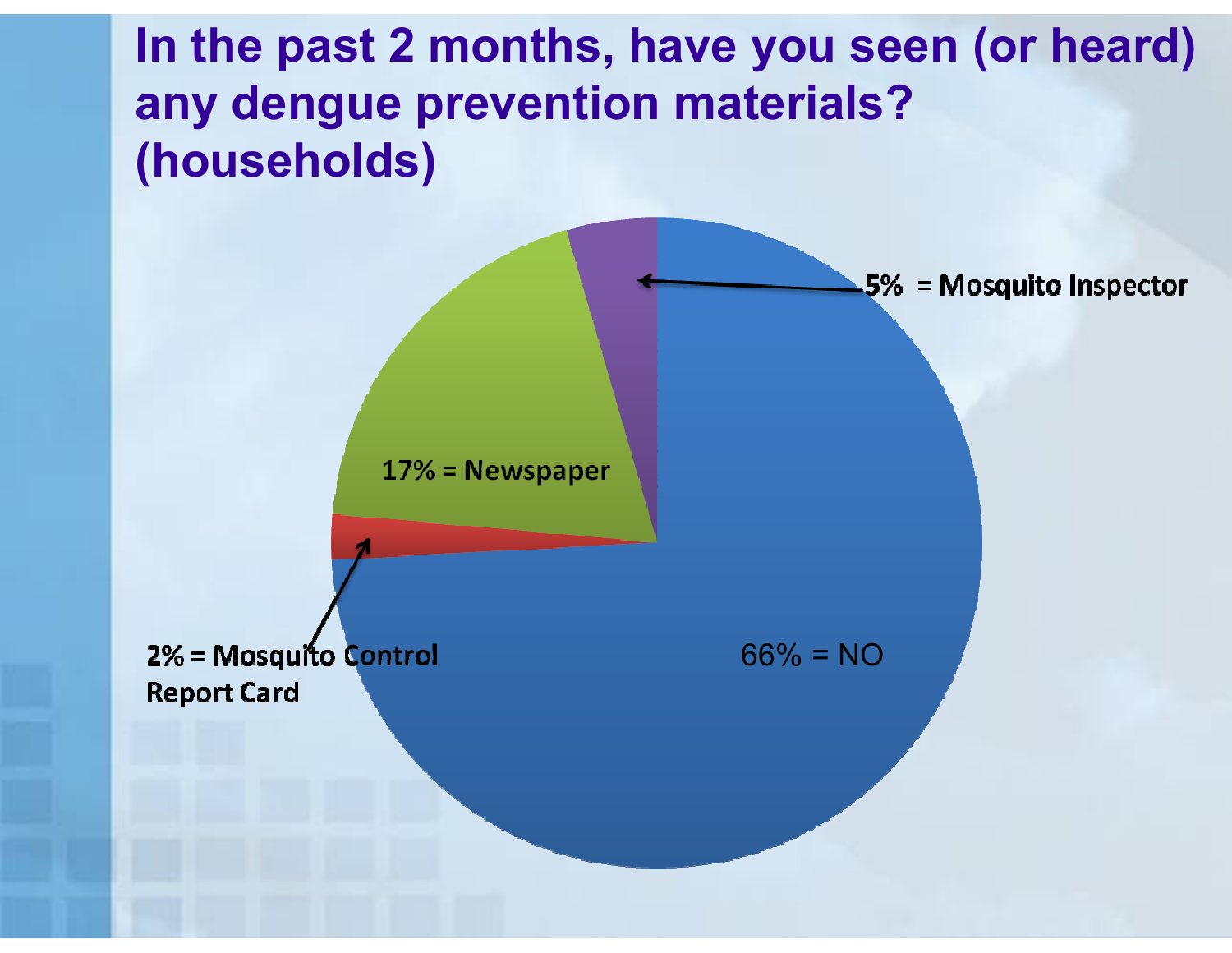# **Do you use repellent on your skin and clothing? (households)**

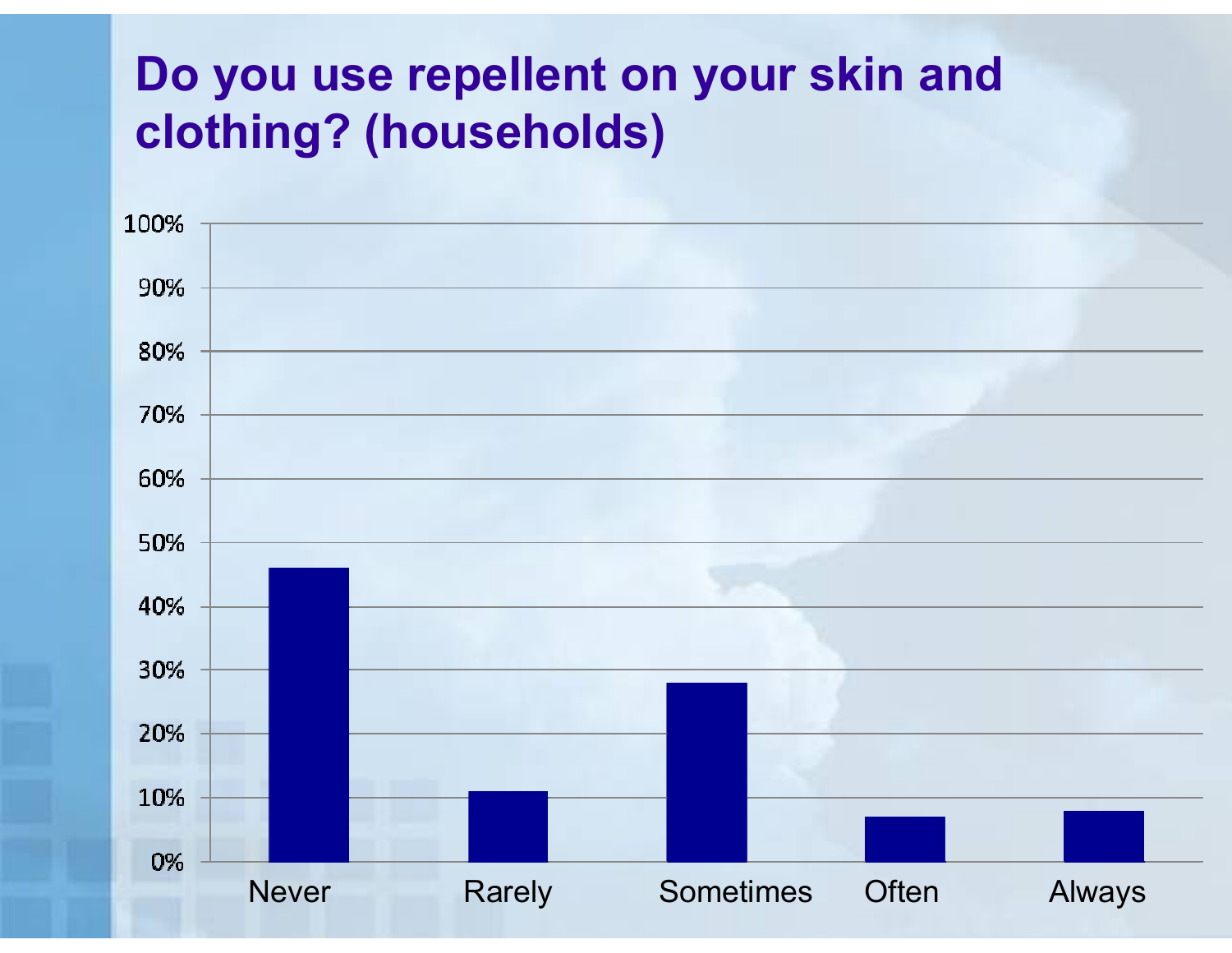**How much would you support a release of sterile male mosquitoes in Key West? (stakeholder driven question for household survey)**

Opposed =  $13\%$ 

Supportive = 55%

Neutral =  $27%$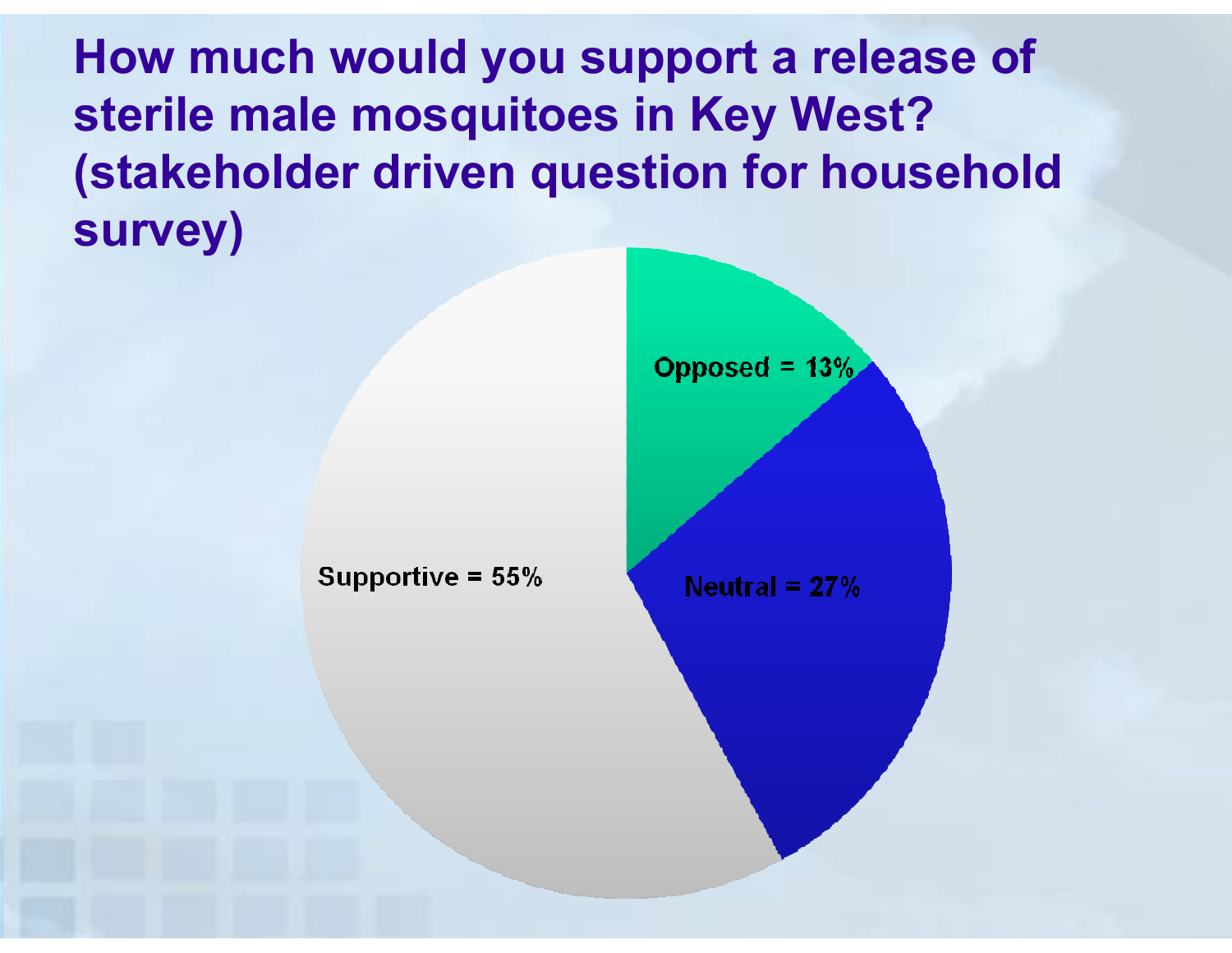# **Results of Key West Household Survey**

- $\bullet$  Notable disparities were identified in dengue awareness and experience.
- Higher awareness was found in residents of Old Town<br>(the enjoanter of the 2000/2010 dengus authreals) in (the epi-center of the 2009/2010 dengue outbreaks), in older, non-minority whites with higher education and income.
- Higher awareness was associated with some stated prevention activities:
	- ~dumping standing water
	- ~knowledge of dengue symptoms
	- ~a greater willingness to pay for mosquito control
	- ~was *not* associated with a greater perception of dengue severity for the Florida Keys.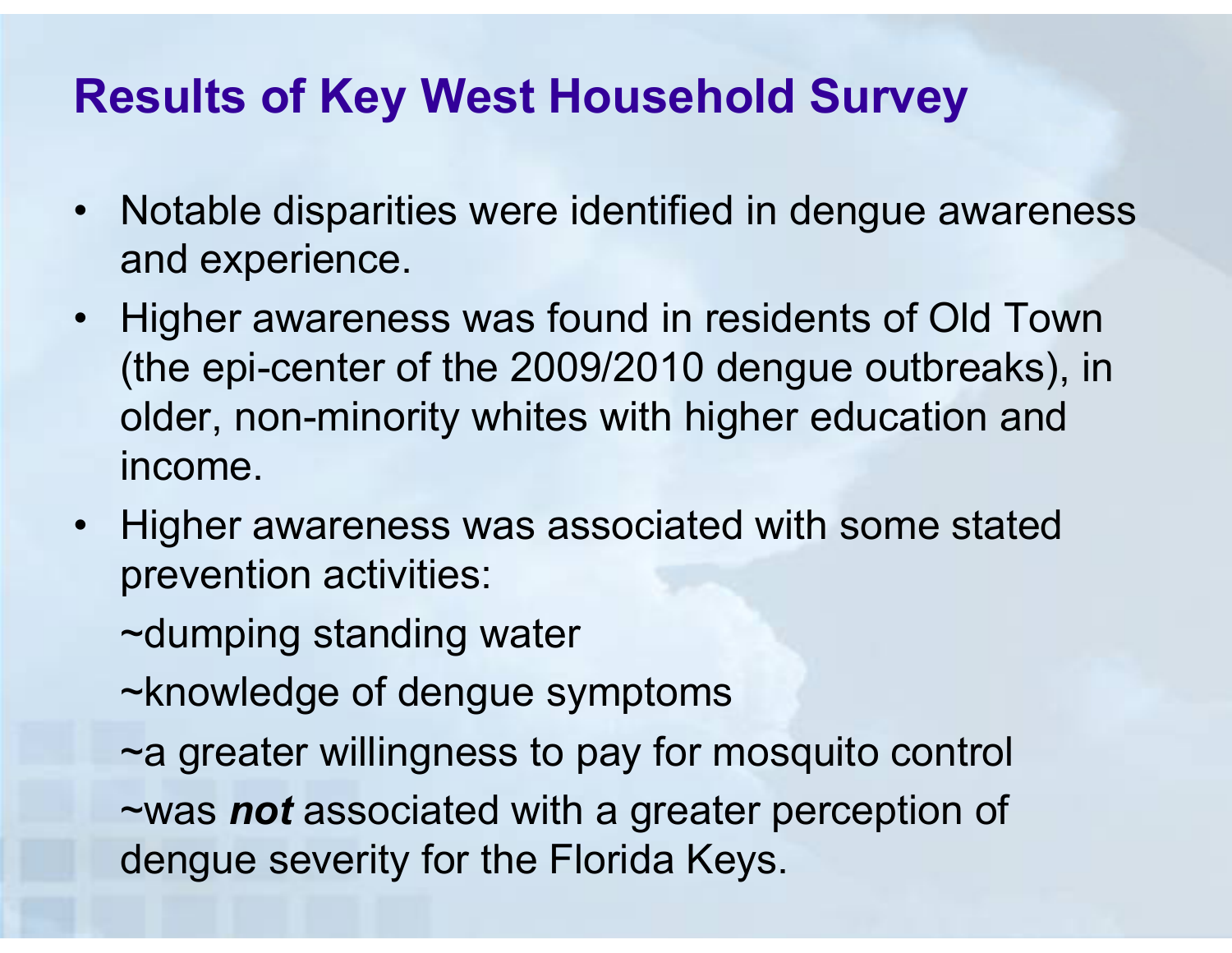# **Summary**

- • **Disconnect between stakeholder initiated preventionoutreach and education activities and household knowledge of dengue/dengue prevention**
- **Need to evaluate efficacy of interventions both short term and long term**
- **Need more transparency both in provision of dengue**   $\bullet$ **surveillance information and mechanisms for development/dissemination of interventions**
- • **More research needed on interface between economics and policy decisions, in particular with provision of information**
- **Risk assessment and accountability to the public**